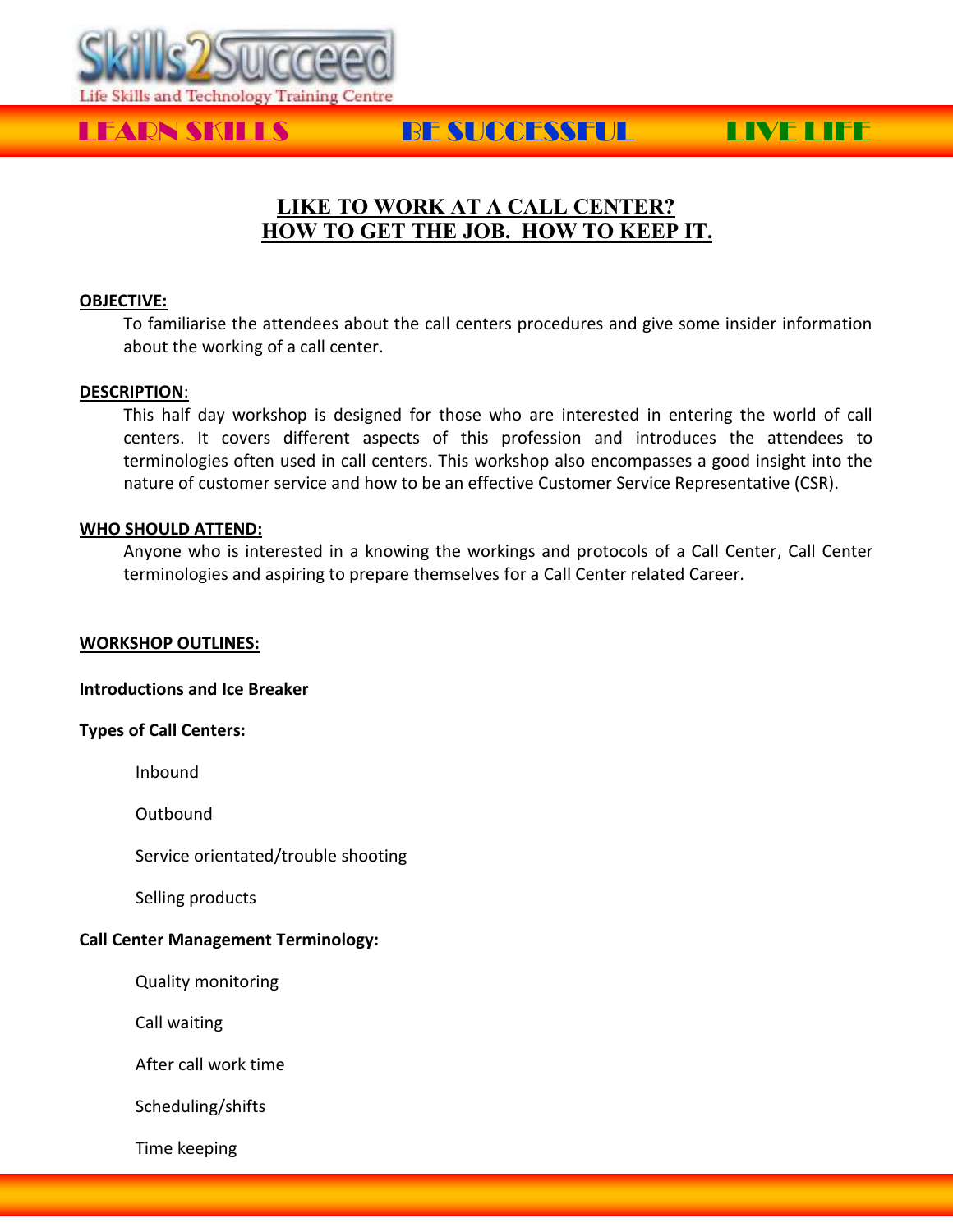

#### **Customer Service Essentials**

Give customers a positive impression of yourself and your organization

Deliver reliable customer service

Develop customer relationship

Resolve customer service problems

Support customer service improvements

#### **Coffee Break**

#### **Ideal CSR (exercise)**

Attitude

Aptitude

How to deal with a difficult customers on the phone - this will involve role plays.

#### **Applying for a Call Center CSR job**

What are employers looking for

Flexibility

Team players

Achievements

Dealing with customers

Language skills

#### **Developing Ideal Resumes for Winning That Job!**

Resume format

Writing a Cover Letter